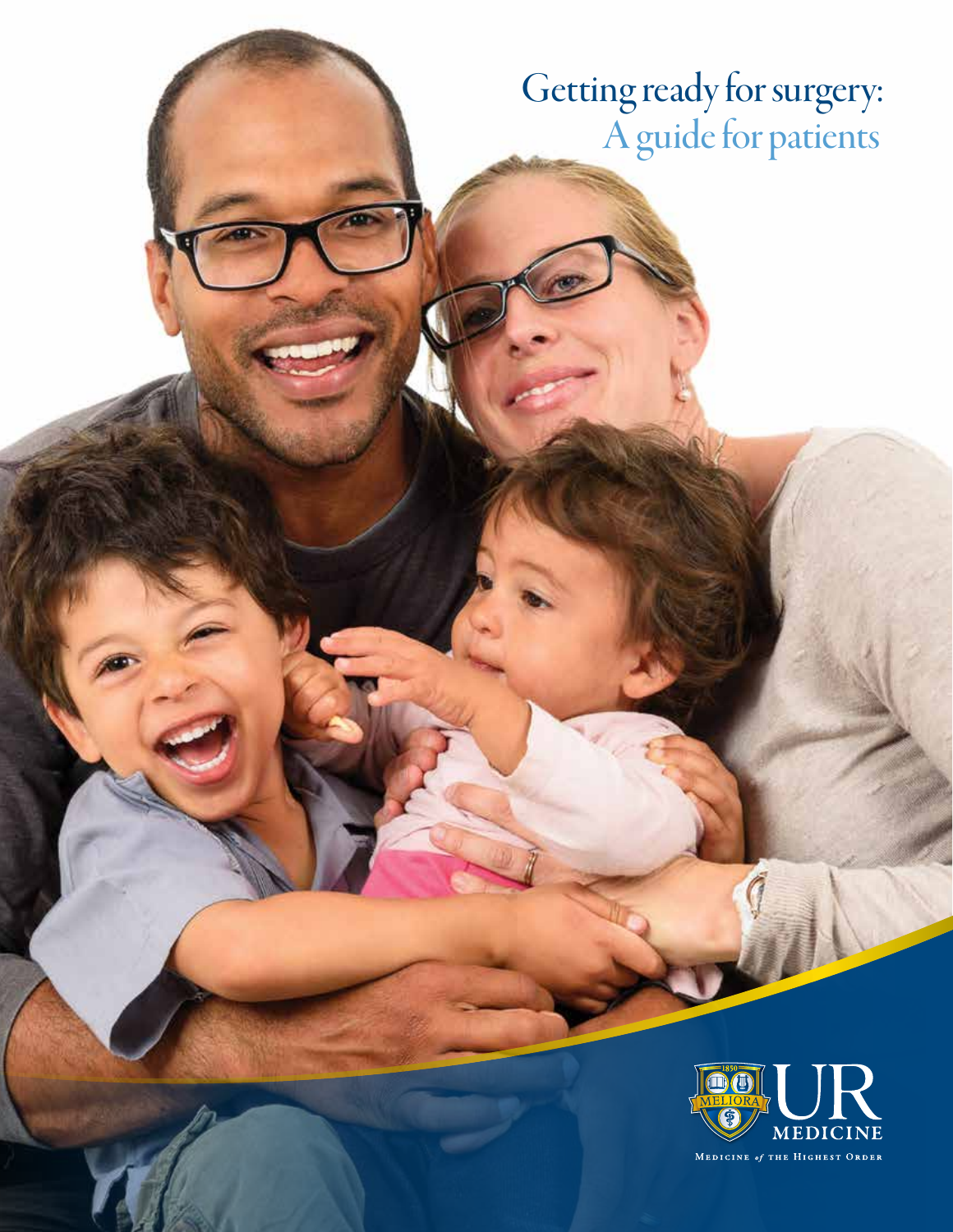# Welcome to the Surgery Center at Sawgrass.

# Feeling anxious about surgery is natural. But we're here to help.

Having surgery is a big deal. So it's natural to feel anxious, to have questions–and to want to understand exactly what's going on.

This booklet is here to help. It contains all the information you need to feel more comfortable about your upcoming surgery.

Read it over, and use our helpful checklists to be sure you have everything covered. It will help you to come in feeling confident and totally prepared on the day of your surgery.

# Getting Ready for Surgery

#### Pre-Surgical Screening

Before you have your surgery, you will get a call from our pre-surgical screening nurse. During this call, you will discuss your medical history and which medications you're currently taking.

Make sure you pay close attention–and keep a pen or pencil handy–because this is when you will learn which medications you need to stop taking before your surgery.

You may need to meet with an anesthesia provider before your surgery. If you need to be seen, our scheduler will give you a call and arrange a convenient time to meet with a member of the anesthesiology team.

#### Medication Restrictions

Medications and supplements can have amazing benefits for your health. But you may have to stop taking them before your surgery. The pre-surgical screening nurse will discuss this with you. In the meantime, here are a few guidelines to keep in mind.



Unless otherwise specified by your surgeon, please do not take anti-inflammatory medication like Aleve, ibuprofen or Motrin. These medications pose a bleeding risk and should be stopped at least five days before your surgery. If you are not sure whether you should stop a medication, please call your surgeon's office.

Anticoagulants or blood thinners like aspirin, Coumadin, Plavix and Heparin also pose a bleeding risk. If you take these medications, make sure you tell your pre-screening nurse and talk to your doctor about when you should stop taking them prior to your surgery.

Stop taking herbal supplements or vitamins at least two weeks before your surgery. These products contain unregulated amounts of active ingredients and can have unplanned side effects on a surgery.

#### Food and Drink Restrictions

What you eat before your surgery might not seem that important, but remember: every part



Dr. Sonia Pyne, Director of Anesthesia

Dr. Michael Maloney, Medical Director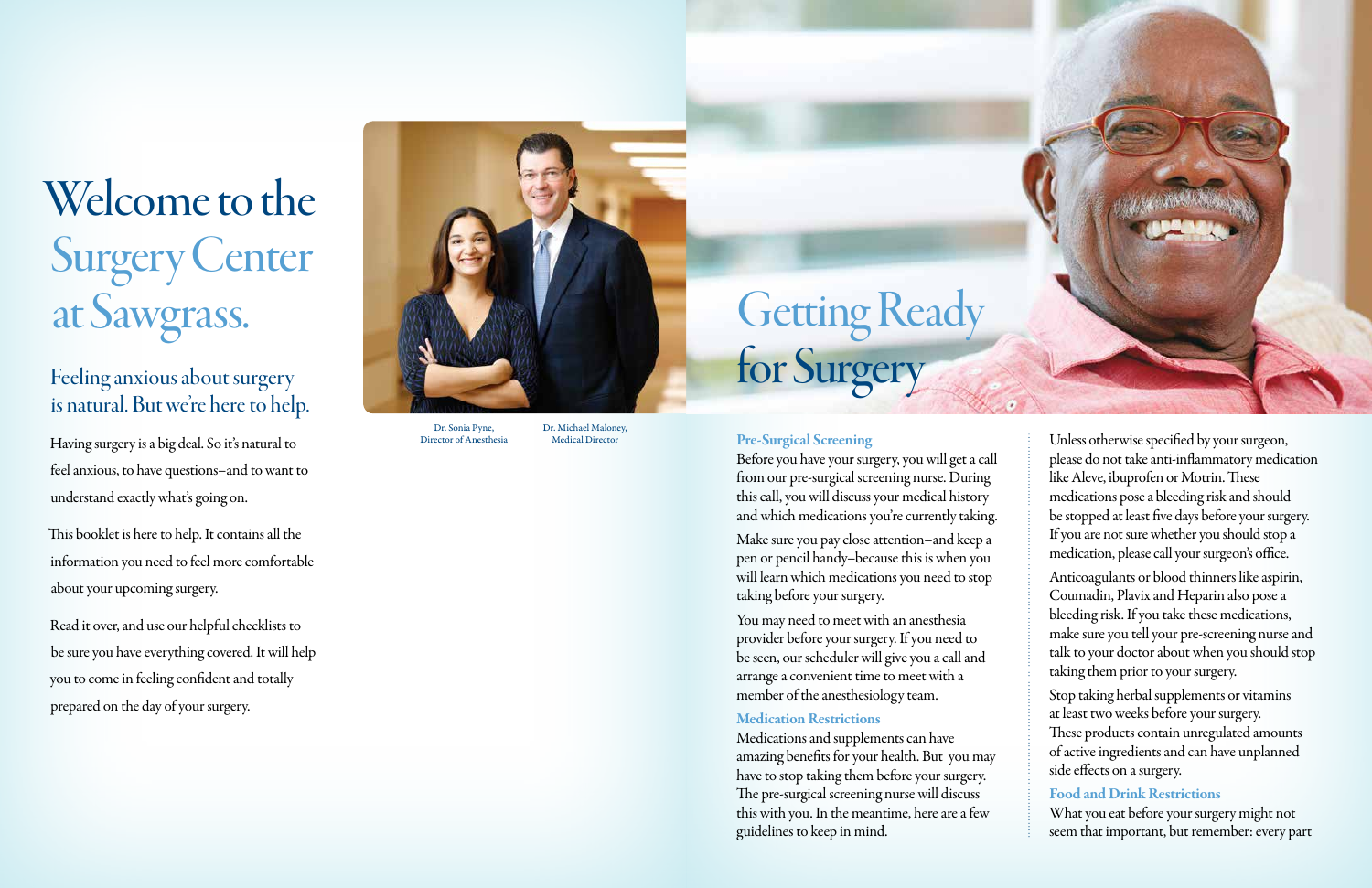of surgery is important. So make sure you follow food and drink restrictions to the letter. Otherwise your surgery may have to be delayed– or even cancelled–for safety reasons.

#### Here are the most important things to know:

- We will call the day before your surgery between 2 to 5 p.m. We will provide you with your arrival time and detailed instructions on what time you need to stop eating and drinking.
- Make sure you follow your eating and drinking instructions exactly. Otherwise your surgery may be delayed or cancelled.
- In general, patients cannot have anything to eat after midnight—this includes candy, gum and lozenges. Some patients may be asked to stop eating at an earlier time.
- Adults may have clear liquids up until four hours before arrival time.
- Clear liquids include water, apple juice, colas, Gatorade and Pedialyte.
- Pediatric patients may have clear liquids up until three hours before arrival.
- Dental patients may not have anything to eat or drink after midnight.
- Formula-fed infants may have formula up to six hours before arrival time.
- Breast-fed infants may have breast milk up to four hours before arrival time.
- Gall the Surgery Center at 585.242.1401 if you have any questions.

# What to Bring to Your Surgery

#### Necessary Items

These items are necessary for you to have your surgery. Make sure you bring all that are applicable to you.

- Photo ID
- Insurance card
- Prescription card
- Advance directive (if you have one)
- Court-issued guardianship document (for legal guardians)
- CPAP mask (if you have sleep apnea)
- Support equipment if you have it (sling, knee brace, crutches, cane, walker)
- Loose-fitting clothing
- Dentures, hearing aids, glasses and other necessities

## Additional Items for Children

These items will make your child feel more safe and relaxed going into surgery:

- Comfort item like a pacifier, blanket, pillow or toy
- Electronic games (yes, we do have Wi-Fi)
- Extra set of clothes including underwear in case of accidents
- Diapers or Pull-Ups
- Sippy cup or bottle with formula or a favorite juice for after surgery

#### Items to Avoid

#### Contact Lenses

## We recommend having two adults available for the ride home.

Contact lenses are easy to forget about and can cause injury if left in during surgery. Make things easier on yourself: wear your glasses. If you choose to wear your contacts, you will be asked to remove them before going into the OR.

## Jewelry

All jewelry and piercings need to be removed prior to your arrival. This includes your wedding ring. Jewelry presents a risk of injury during surgery and isn't always easy to remove in an emergency.

#### Perfume, Body Lotions, Makeup and Fake Eyelashes

Substances that you wear on your body can get inside the surgical site and cause infections or other complications. Wash everything off the night before your surgery, especially any eye makeup.

# Additional Pre-Surgery Notes

#### Illness

If you're feeling sick before your surgery, call your surgeon's office immediately.



# Pediatric Facility Tours

Just like the rest of us, children can be frightened by what they don't understand. If your child is feeling nervous about an upcoming surgery, you can schedule a tour of the facility to help ease your child's fears. Call 585.242.1401 to arrange for a tour.

# Making Arrangements

A surgery's success is decided by what happens outside the operating room, too. Save yourself the trouble of trying to do other things when you should just be recovering. Make these arrangements before your surgery:

# Adult Patients

# Figure out how you will get home.

You will need to be supervised following anesthesia. You will not be able to drive yourself home. And even if you plan on taking a cab or taxi, you will need to bring someone along with you to make sure you get home safely. Call a family member or friend

today and make sure you have a way to get home from the surgical center.

#### Arrange childcare for children under 14.

Younger children are not allowed in the treatment areas and can't be left unsupervised in the waiting room. Arrange for a babysitter or drop your child off with a family member or friend before you have surgery.

#### Pediatric Patients

#### Decide who will stay at the center during your child's surgery.

At least one parent or legal guardian will need to stay in the building for your child's surgery to be on hand for updates and decision-making.

Your child will most likely feel tired and weak after his or her surgery. We recommend having two adults on hand for the ride home–one to drive, and one to care for your child.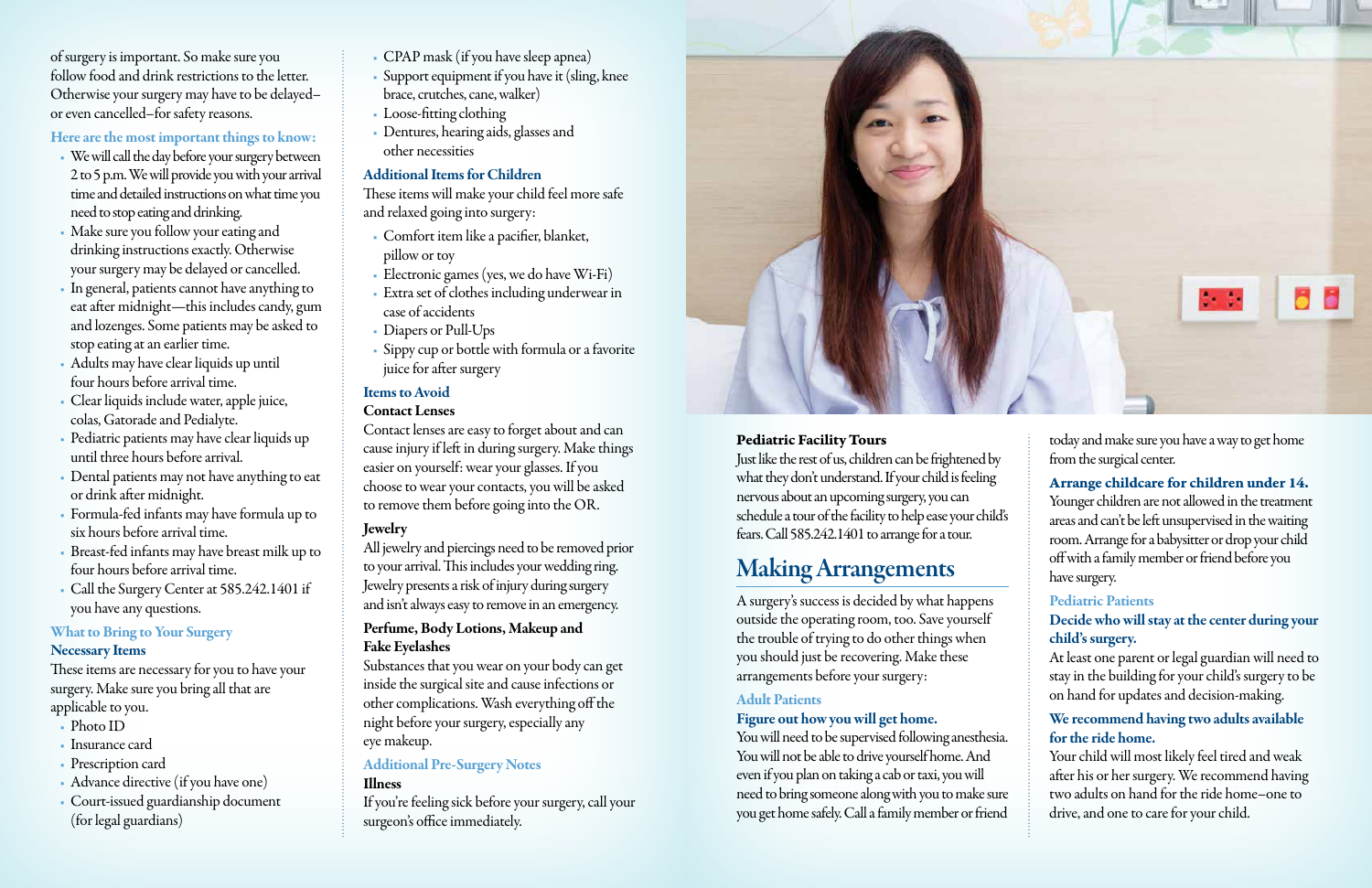# Day of Surgery Walkthrough

It's normal to feel a little stressed on the day of your surgery. That's why we do our very best to help the process run smoothly and put you at ease. Here's a quick summary of what to expect on the day of your surgery.

### Arrival

- You will receive your scheduled arrival time after 3 p.m. on the business day before your surgery. (Monday surgeries will receive a call the previous Friday.) Your arrival time will typically be 1 to 2½ hours prior to your surgery. The extra time before your surgery will be used to go over your health information and prepare you for surgery.
- Once you arrive, go to the reception desk to begin registration.
- After you've finished registering, you may go to the waiting area. A healthcare provider will be with you shortly.

## Pre-Surgery

- The healthcare provider will take you to the pre-operative area and ask you to provide a urine sample (if necessary). All female patients of childbearing age will need to take a urine pregnancy test at this time.
- Next, you will continue to your pre-op room.
- A registered nurse will review your health information and check your vitals.
- At this time, you'll remove your clothing and change into a patient gown and slipper socks.
- After the nurse meets with you, two peoplesuch as adult family members, your significant other or a friend–will be able to wait with you.
- You will also meet with the operating room team to review your health history and anesthesia plan.
- Once you are fully prepared, you will be escorted to the operating room. Anyone with you at this time will return to the waiting area.

Whether it's a book, magazine, tablet or video game, it's always a good idea to keep your mind occupied while you wait. And yes, we do have Wi-Fi.

# Post-Surgery

- After your surgery, you will be taken to the recovery room. Up to two family members or friends will be able to visit you once you are awake and comfortable.
- Family members of pediatric patients will be escorted to the recovery room as soon as the child arrives there.
- Your discharge time will depend on how you're feeling as you recover from anesthesia and by the type of surgery you had. If you have local anesthesia, you will probably be discharged after 15-30 minutes. If you have general or regional anesthesia, you will need to wait 30 minutes to two hours.
- Once you're ready to go home, a nurse will go over your post-operative instructions and answer questions before you will be able to leave. So remember to set up your ride home!

# For Families: While You Wait

Waiting while your loved one has surgery can be one of the hardest things in the world. We'll do our best to help you through the wait with peace of mind–and make sure you see your family member or friend as soon as possible afterwards. In the meantime, there are a few things you can do to make the wait a little bit easier:

## Bring something to do.

# Don't go hungry.

Waiting is even worse when you're hungry. We recommend you bring something to eat along with you. In case you forget, you can take advantage of our vending machines and free hot beverages.

#### Ask questions.

If you're worried about your loved one's surgery, talk about it beforehand. You might be able to ease everyone's fears. Be sure to ask any questions that come up right before surgery. Waiting is much easier if you don't have unanswered questions that you're worried about.

# **Directions**

Here are some basic directions to get to the Surgery Center at Sawgrass. You can find more detailed instructions by going online or calling us at 585.242.1401.

- Based on your starting location, take either 390N or 390S to the NY-15/East Henrietta Road exit.
- Head north on East Henrietta Road.
- Turn right onto Westfall Road.
- Turn right at the light onto Sawgrass Drive.
- Your destination will be on the left at 180 Sawgrass Drive.

# Additional Resources

# On-Site Pharmacy

For your convenience, we operate an on-site pharmacy from 7 a.m. to 3:30 p.m. so you can get your prescriptions filled–and get home–faster.

# Guest Services

If you're traveling from out of town, our Guest Services Department can help you find a place to stay at reduced prices. Just call 585.275.7581.

# Pediatric Tours

A tour can make you and your child feel more comfortable about going through surgery. To schedule a free tour of our facilities, just call 585.242.1401.

# **Notes**